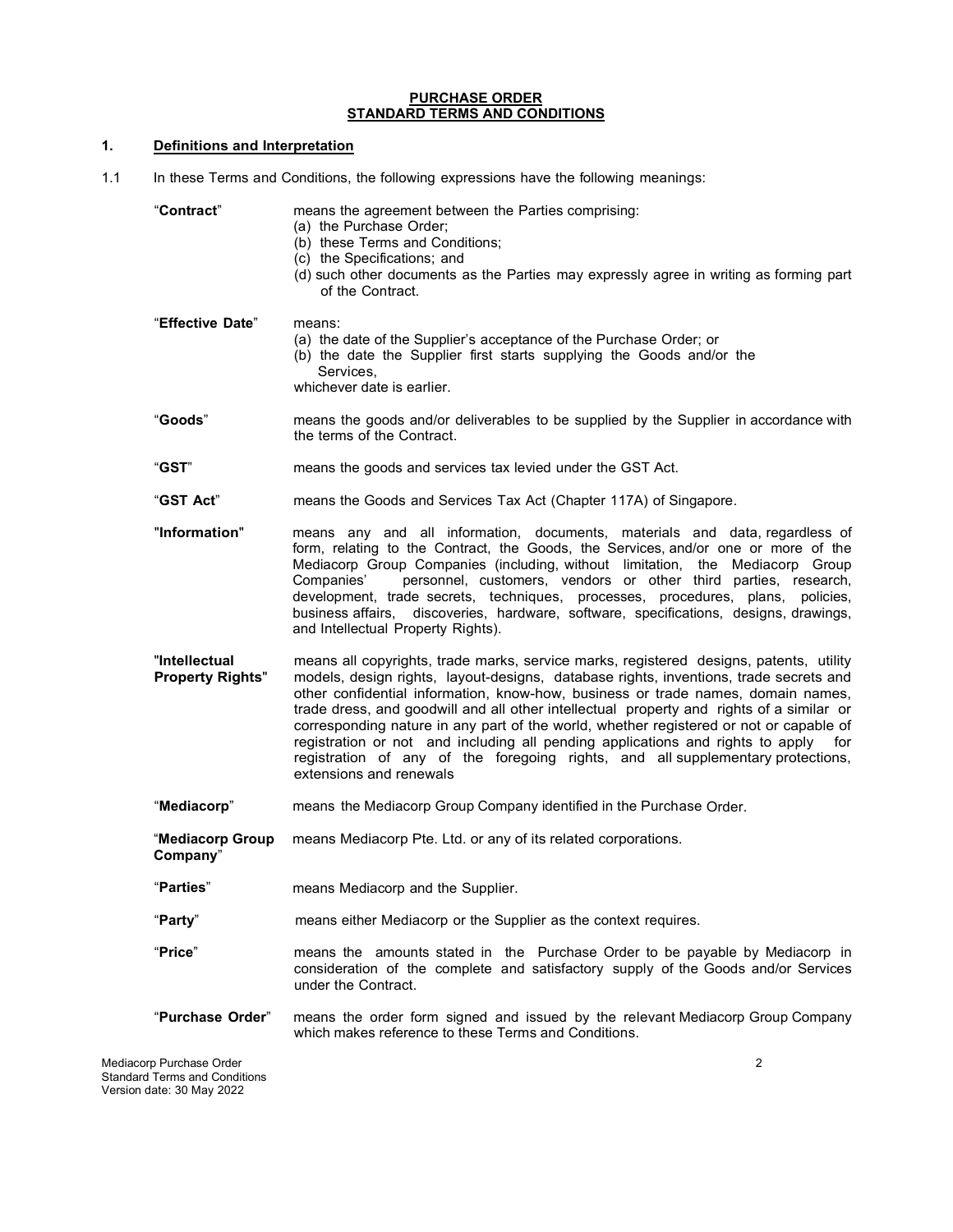- "**Services**" means all services to be supplied by the Supplier in accordance with the terms of the Contract.
- "**Specifications**" means the specifications and requirements of Mediacorp for the Goods and/or Services to be supplied by the Supplier, as may be specified in the Purchase Order or separately agreed in writing between the Parties.
- "**Supplier**" means the person or entity that the Purchase Order is addressed to.
- 1.2 In these Terms and Conditions, clause headings are inserted for ease of reference only and are to be disregarded in the interpretation of its substantive provisions; references to a "**Clause**" or to "**Clauses**" are to a clause or the clauses of these Terms and Conditions.
- 1.3 In the event of any inconsistency between the documents comprising the Contract, the inconsistency will be resolved by Mediacorp at its sole discretion.

## **2. General**

- 2.1 This Purchase Order shall be deemed to be accepted by the Supplier and shall become a binding Contract when: (a) it is signed and returned by the Supplier (via hard copy or email); or (b) Supplier commences performance; or (c) Supplier issues a written or oral acknowledgement or otherwise accepts this Purchase Order by conduct or in some other form. By accepting this Purchase Order, Supplier agrees to abide by these Terms and Conditions and any and all other terms and conditions which may be agreed in writing with Mediacorp. Without prejudice to any other rights of Mediacorp under these Terms and Conditions, Mediacorp reserves the right to revoke this Purchase Order at any time without prior notice.
- 2.2 The Supplier agrees to carry out and complete its obligations under the Contract to the best of its ability and skill, and in accordance with the Contract and the instructions of Mediacorp.
- 2.2 Time is of the essence for the performance of the Supplier's obligations under the Contract.
- 2.3 The Supplier must, at its own cost and expense, obtain and maintain all licenses, authorisations and permits to fulfil all its obligations under the Contract.

#### **3. Supply of Goods and/or Services**

- 3.1 The Supplier must deliver and supply the Goods and/or Services at the place(s), date(s) and time(s) specified in the Purchase Order.
- 3.2 If the Supplier fails to supply or deliver any of the required Goods and/or Services at the place(s) and by the date(s) and time(s) required, then and without prejudice to Mediacorp's other rights and remedies under the Contract or at law or in equity:
	- (a) Mediacorp will be entitled to:
		- (i) cancel any or all of the Goods and/or Services and/or terminate the Contract, without incurring any liability or needing to make any compensation to the Supplier whatsoever; and
		- (ii) obtain replacement goods and services from other sources; and
	- (b) all costs and expenses thereby incurred by Mediacorp (including, without limitation, costs due to any increased price payable) will be deemed to be a debt owed by the Supplier to Mediacorp and will be reimbursed to Mediacorp by the Supplier upon demand by Mediacorp.
- 3.3 All Goods must be new and unused at the time of delivery. The Supplier must remove and replace, at its own cost and expense, any Goods that are found to be used, damaged or defective on or after delivery in any way, failing which Mediacorp will be entitled to repair the defective Goods and to purchase replacements from other suppliers; and the Supplier will fully reimburse Mediacorp for the cost of any such repair and/or replacement purchase upon demand by Mediacorp.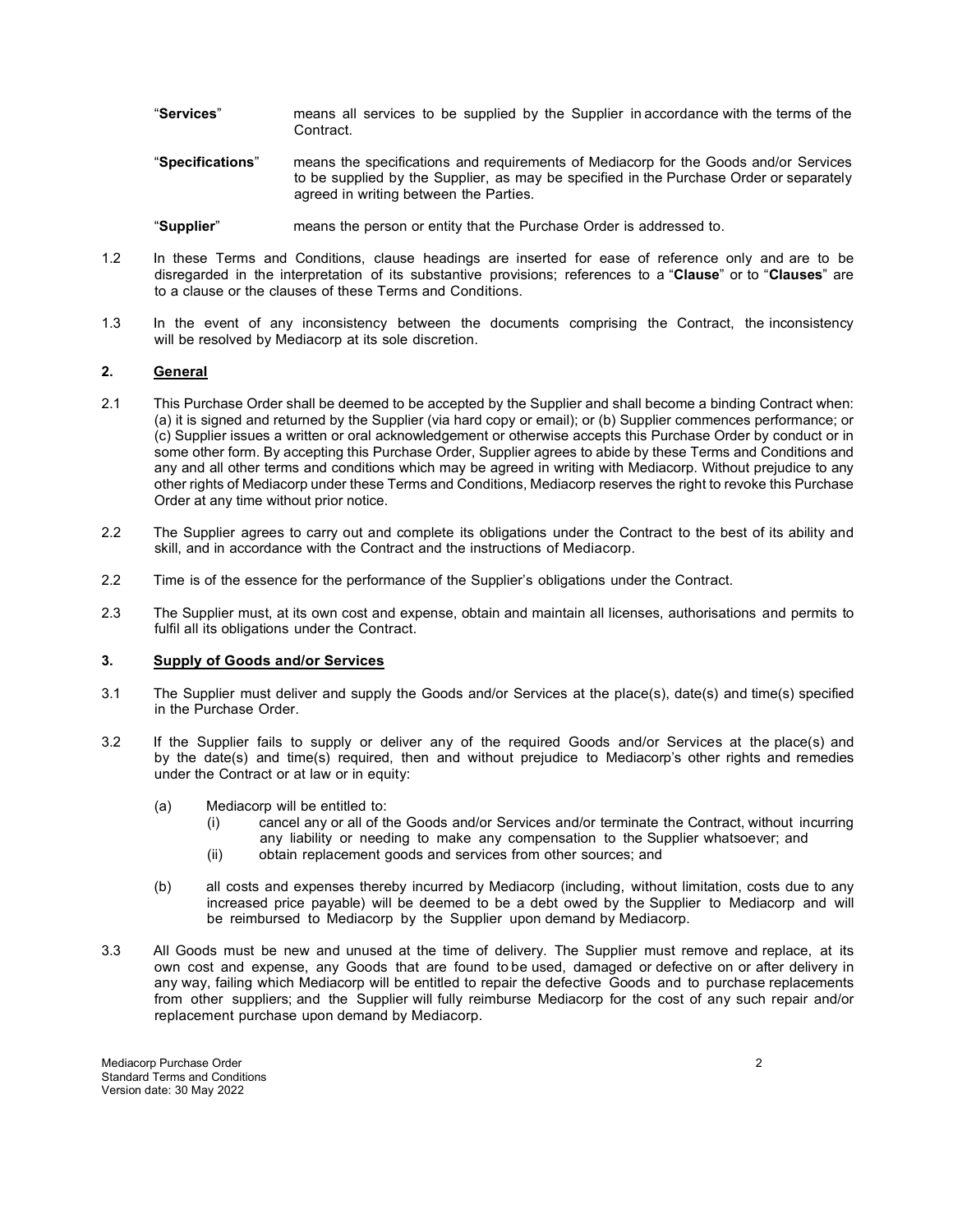- 3.4 Where the Goods and/or Services are to be supplied in instalments, Mediacorp has the right to:
	- (a) change the schedule of delivery by written notification to the Supplier, without incurring any liability or needing to make any compensation to the Supplier whatsoever; and
	- (b) cancel any instalment by written notification to the Supplier prior to the date that the supply of the Goods and/or Services under that instalment is due to commence, without incurring any liability or needing to make any compensation to the Supplier whatsoever, and the Price will be reduced accordingly.

#### **4. Price, Payment and Taxes**

- 4.1 Mediacorp's obligation to pay the Price for the Goods and/or Services, and the Supplier's entitlement to issue invoices for the Price, is conditional upon the complete supply of the Goods and/or Services to Mediacorp's satisfaction and in accordance with the Contract. If the Goods and/or Services are to be supplied in instalments or stages, then Mediacorp's obligation to pay the Price for each instalment or stage, and the Supplier's entitlement to issue invoices for the instalment or stage, is conditional upon the complete supply of the Goods and/or Services under that instalment or stage, to Mediacorp's satisfaction and in accordance with the Contract. The Supplier's invoices must each contain the Purchase Order number and such other information as may be required by Mediacorp, failing which Mediacorp will be entitled to reject the invoice.
- 4.2 If the Supplier is a taxable person under the GST Act, the Supplier's invoices must be in the same form and contain the same information as if they were tax invoices for the purposes of the regulations made under the GST Act.
- 4.3 Subject to Mediacorp's verification of the Supplier's invoices issued in accordance with this Clause 4, Mediacorp will make payment within 45 days of receipt of the invoice. If the Supplier is a taxable person under the GST Act, then subject to the Supplier's invoice being issued in accordance with Clause 4.2, Mediacorp will pay the Supplier, in addition to the Price, the GST chargeable on the supply to Mediacorp of the Goods and/or Services by the Supplier in accordance with the Contract.
- 4.4 Any terms or conditions stated in the Supplier's invoices or any other documents issued by the Supplier will not be binding on Mediacorp and will not apply to the Contract or any other agreement between the Supplier and Mediacorp.
- 4.5 Unless otherwise expressly agreed in writing between the Parties:
	- (a) all amounts stated to be payable by Mediacorp in the Contract are exclusive of GST;
	- (b) the Supplier will bear all costs and expenses relating to the supply of the Goods and/or Services and the performance of its obligations under the Contract;
	- (c) Mediacorp will not be required to make any payment other than the Price; and (d) all bank charges relating to payment shall be borne by the Supplier.
	- all bank charges relating to payment shall be borne by the Supplier.
- 4.6 The Supplier will be solely responsible for bearing all taxes (including, without limitation, income taxes and withholding taxes) and statutory contributions, and any penalties thereon, imposed or required by law and/or any governmental/regulatory authority on or based on the Goods and/or Services supplied by the Supplier, the performance of the Contract, and/or the amounts paid or due and payable to the Supplier under the Contract. Mediacorp is entitled to make any withholdings and deductions from any and all amounts due and payable to the Supplier under the Contract, if required by law and/or any governmental/regulatory authority.
- 4.7 All payments made by Mediacorp to the Supplier are without prejudice to any rights or remedies which Mediacorp may have against the Supplier, and are not to be considered as evidence that Mediacorp has accepted that the Goods or the Services have been satisfactorily supplied or that the Supplier has met its obligations under the Contract.
- 4.8 Mediacorp will be entitled to set off and deduct, from any and all amounts due from Mediacorp to the Supplier under the Contract, any and all amounts recoverable from or owed by the Supplier to Mediacorp under this Contract or under any other agreements or arrangements between the Parties or for any other reason.

Mediacorp Purchase Order 2 Standard Terms and Conditions Version date: 30 May 2022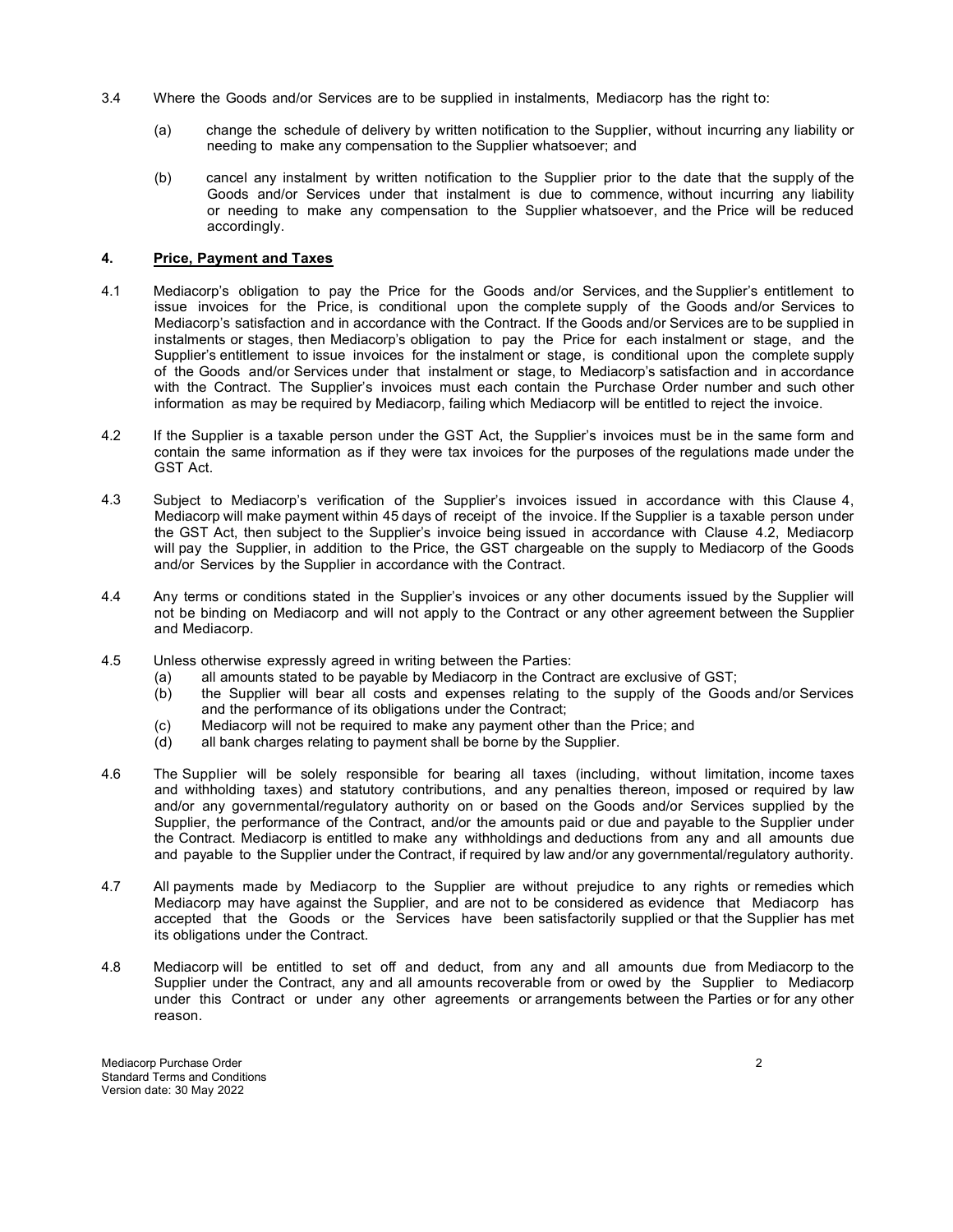## **5. Intellectual Property Rights**

- 5.1 The Supplier hereby assigns to Mediacorp all Intellectual Property Rights in or relating to the Goods, the Services, and all deliverables, documents and materials arising from the performance of the Supplier's obligations under the Contract, and agrees that all such Intellectual Property Rights will, upon creation, vest in and be the absolute property of Mediacorp without any additional charge. Without affecting the undertakings and warranties in Clause 6 in any way, Supplier warrants that it owns or will own all such Intellectual Property Rights, and has procured or will procure all assignments of the necessary rights from its personnel, servants, agents, contractors, representatives and all relevant third parties to assign and vest such Intellectual Property Rights in Mediacorp under this Clause 5.1.
- 5.2 The Supplier irrevocably and unconditionally grants, and will procure that all its personnel, servants, agents, contractors, representatives and all relevant third parties irrevocably and unconditionally grant, to Mediacorp absolutely and without any additional charge, all consents required or which may be required pursuant to any laws now or in future in force in any jurisdiction for Mediacorp to use and exploit the Goods and/or Services in any jurisdiction, way and medium as Mediacorp chooses at its sole discretion.
- 5.3 The Supplier irrevocably and unconditionally waives, and will procure that all its personnel, servants, agents, contractors, representatives and all relevant third parties irrevocably and unconditionally waive any and all moral rights relating to the Goods and/or Services which the Supplier or they may be entitled to under any law or jurisdiction.
- 5.4 The Supplier will, at its own cost and expense:
	- (a) do all things and execute all instruments; and
	- (b) ensure that its personnel, servants, agents, contractors, representatives and all relevant third parties do all things and execute all instruments,

required by Mediacorp in order to perfect, protect and enforce any and all of the rights vested in and assigned to, and the consents granted to, Mediacorp under this Clause 5.

- 5.5 The Supplier undertakes:
	- (a) not to remove, suppress or modify n any way any proprietary marking (including, without limitation, any trade mark or copyright notice) in any Information provided by Mediacorp and to incorporate such proprietary markings in any copies of such Information; and
	- (b) not to register, directly or indirectly, any patent, trademark, service mark, trade name, company name, internet domain name or other proprietary or commercial right that is identical or confusingly similar to the Intellectual Property Rights of Mediacorp or that constitutes a translation thereof into another language.

## **6. Supplier's Representations, Warranties and Undertakings**

- 6.1 The Supplier hereby represents, warrants and undertakes to Mediacorp that:
	- (a) it has all rights, power and authority necessary to enter into and perform its obligations, and to grant all the rights and assignments to Mediacorp, under the Contract;
	- (b) it will supply the Goods and/or Services diligently, expeditiously and with professional skill and care;
	- (c) it will ensure that the Goods and/or Services are of satisfactory quality and fit and suitable for Mediacorp's use and purposes, and will comply with the Purchase Order and the Specifications and the rest of the Contract;
	- (d) it has not entered and will not enter into any arrangement or agreement which will or may conflict with the Contract or interfere in any way with the performance of the Contract.
	- 6.2 The Supplier further represents, warrants and undertakes to Mediacorp that:
		- (a) Mediacorp's use of the Goods and/or Services will not infringe any Intellectual Property Right or other right of any third party or any law of any jurisdiction, or result in any action, claim or demand by any third party;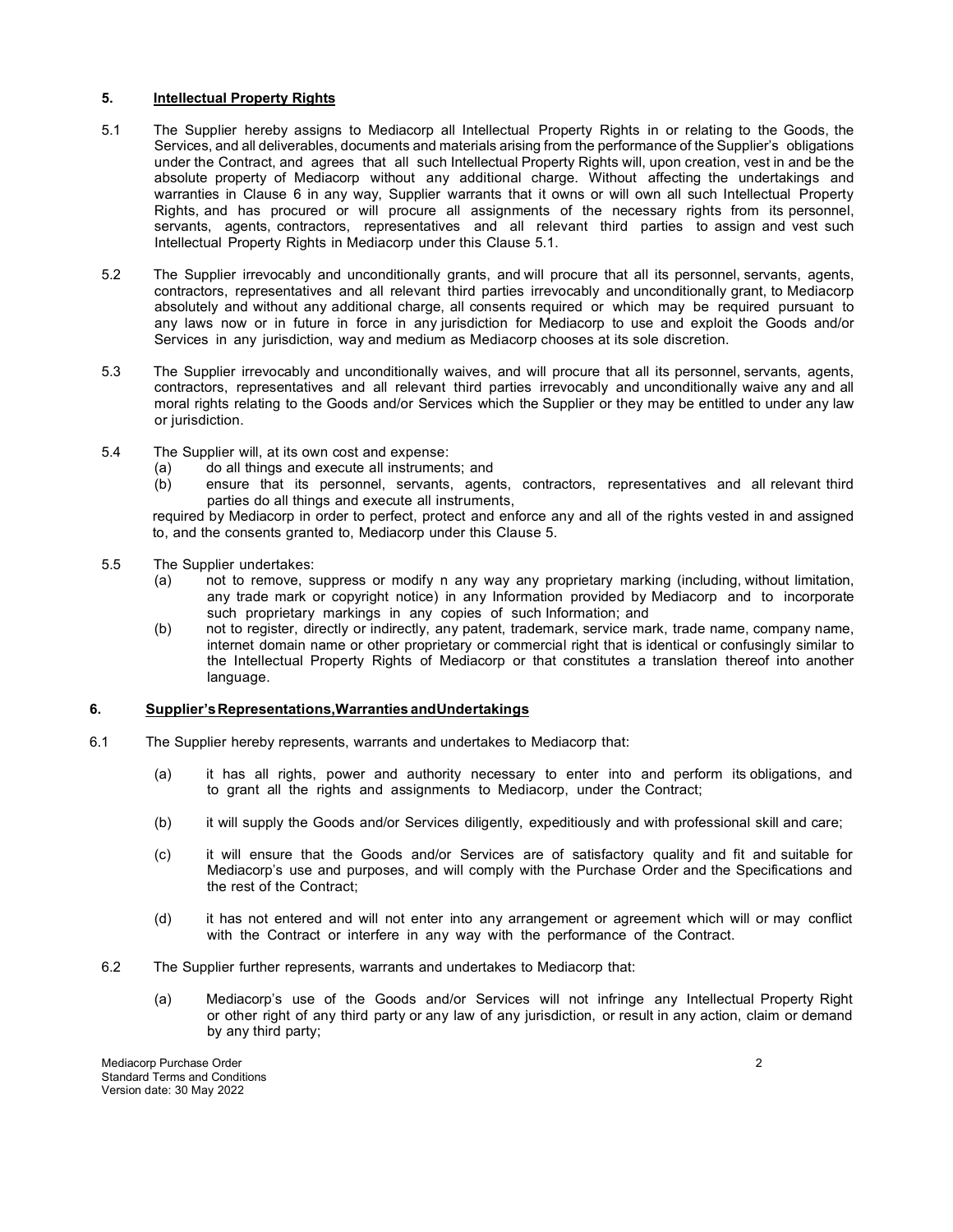- (b) no third party has or is entitled to claim any Intellectual Property Right or interest in any of the Goods or the Services or any deliverables, documents and materials arising from the performance of the Supplier's obligations under the Contract which is inconsistent with any of the Supplier's representations, warranties or undertakings, or any of the rights granted to or assigned to or vested in Mediacorp, under the Contract;.
- (c) as at the date of the Contract, (i) it is not involved in any litigation or criminal proceedings (whether as plaintiff or defendant) which is not already disclosed to Mediacorp; (ii) it is not insolvent, or in liquidation, winding up or receivership, or under judicial management, and no action for winding up has been filed against it; and (iii) it will notify Mediacorp immediately if any of the foregoing should occur during the term of the Contract; and
- (d) as at the date of the Contract, (i) none of its managerial or executive staff is related to any of the employees in any of the Mediacorp Group Companies which is not already disclosed to Mediacorp; (ii) no employee in any of the Mediacorp Group Companies holds any ownership or financial interest or any position in the Supplier, whether directly or indirectly, which is not already disclosed to Mediacorp; and (iii) it will notify Mediacorp immediately if there is any change to the foregoing during the term of the Contract.
- 6.3 If there is any infringement of any third party Intellectual Property Right, then without prejudice to Mediacorp's other rights and remedies under the Contract or at law or in equity, the Supplier undertakes, at Mediacorp's sole election and the Supplier's own cost and expense, to:
	- (a) immediately replace or modify the infringing part of the Goods and/or the Services so as to render the Goods and/or Services supplied to Mediacorp as a whole to be non- infringing;
	- (b) procure the rights and consents for Mediacorp to continue using the Goods and/or Services without infringement; or
	- (c) refund Mediacorp all amounts paid by Mediacorp for the Goods and/or Services which are infringing.
- 6.4 Cybersecurity obligations

Where applicable and/or required by Mediacorp:

- (a) The Supplier further represents, undertakes and warrants to Mediacorp that:
	- (i) the Goods and/or Services shall, insofar as they are applicable to the Goods and/or Services, be free of Unauthorised Code. For the foregoing purpose, "**Unauthorised Code**" means any virus, back door, drop dead device, Trojan Horse, worm, logic bomb, time bomb, adware, spyware or other software routine or hardware components designed to permit unauthorised access, to disrupt and/or disable, impede, erase, or otherwise harm software, hardware or data, or to perform any such actions;
	- (ii) Supplier has in place appropriate internal information technology controls and cybersecurity risk management procedures in relation to the provision of Goods and/or Services;
	- (iii) Supplier's internal information technology controls and cybersecurity risk management standards are in accordance with the standards applicable to Mediacorp, comply with applicable law and regulations including cybersecurity related industry standards and best practices, and are commensurate with the nature, scope and complexity of the Goods and/or Services;
	- (iv) Supplier shall comply and shall ensure that its sub-contractors comply, with the Mediacorp Cybersecurity Rules as may be issued by Mediacorp to the Supplier from time to time (the "**Cybersecurity Rules**"), which may be updated, varied and/or amended by Mediacorp at any time upon written notice to the Supplier, and the Supplier shall acknowledge receipt, acceptance and agreement to the Cybersecurity Rules (including any amended version as may be issued by Mediacorp from time to time) by signing and returning to Mediacorp a duly signed and executed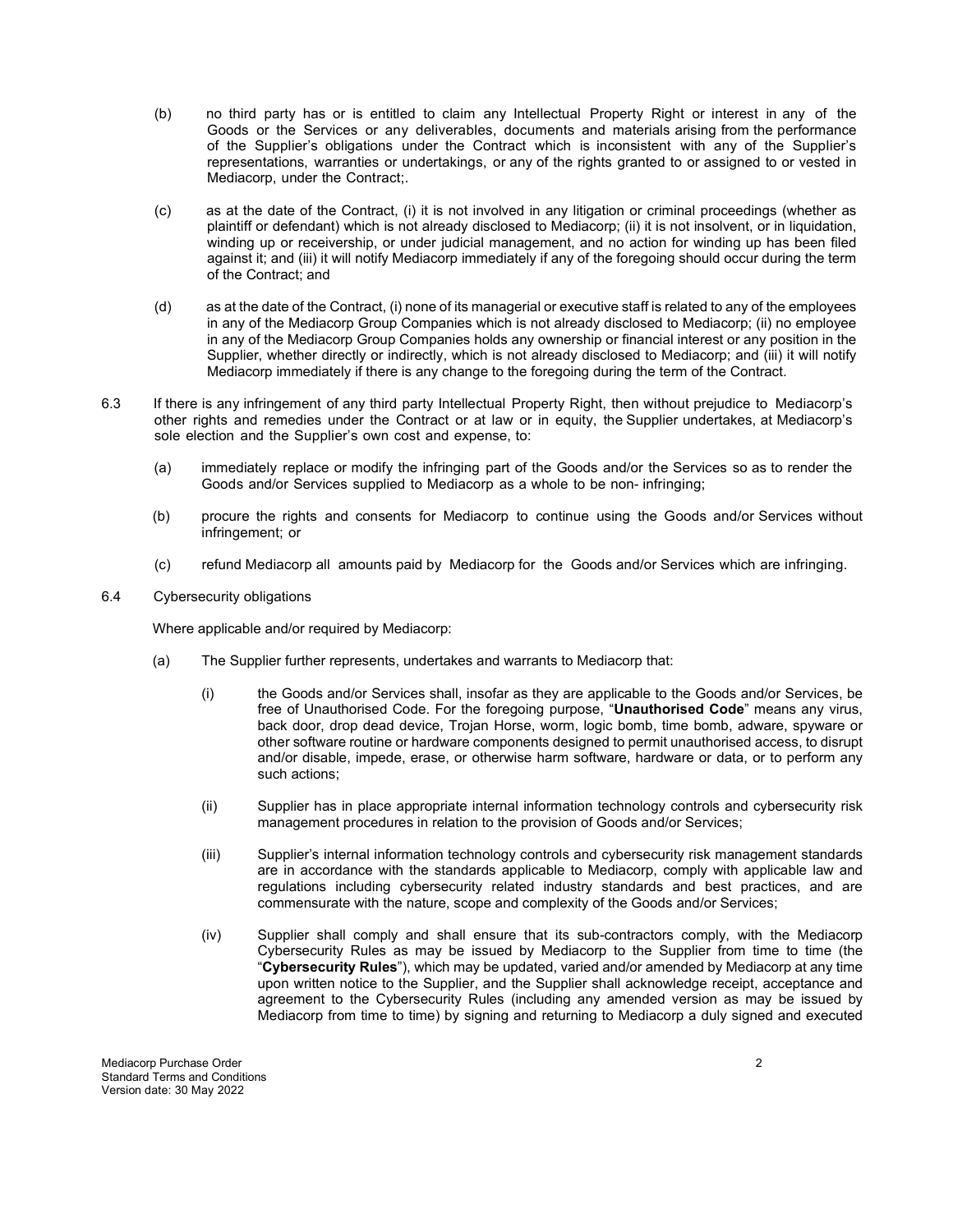copy of the Cybersecurity Rules upon execution of this Contract or within such period of time as may be specified by Mediacorp;

- (v) Supplier shall be responsible and liable for the acts and omissions of its sub-contractors and delegates and agents as if it had acted and omitted to act itself, and shall be responsible and liable for the sub-contractor's compliance with the provisions in this Clause 6.4 and the Cybersecurity Rules, and shall require all subcontractors to comply with the provisions set out therein by insertion of such provisions into each respective related subcontract entered into between the Supplier and the subcontractor(s);
- (vi) Supplier shall notify Mediacorp as soon as possible and in any event no later than 1 hour upon becoming aware of any Security Breach (the "**Security Breach Notification**"). The Security Breach Notification must contain a description of the Security Breach, including but not limited to the following details:
	- (1) the computer or computer system affected;
	- (2) the nature of the Security Breach and when and how it occurred;
	- (3) the impact it may have on the Goods and/or Services, and how the computer or computer system has been affected; and
	- (4) the name, designation and contact number of a Supplier employee who can be contacted, and is of sufficient seniority, to answer Mediacorp's queries in respect of the Security Breach.
- (vii) Supplier shall provide to Mediacorp to the fullest extent practicable the following supplementary details in writing within seven (7) days of making a Security Breach Notification:
	- (1) the cause of the Security Breach;
	- (2) the impact of the Security Breach on the computer or computer system; and
	- (3) the remedial measures that have been taken in relation to the Security Breach.
- (b) Notwithstanding any other provisions to the contrary herein, and for the avoidance of doubt, Mediacorp shall be entitled to share the particulars of a Security Breach freely with any Mediacorp Group Company and to any regulatory authority in Singapore.
- (c) Supplier shall fully and wholly rectify any and all Security Breaches within such timelines as Mediacorp may specify.
- (d) Supplier hereby expressly and irrevocably grants to Mediacorp, or its duly authorized representatives, or any regulator identified by Mediacorp including but not limited to the Commissioner of Cybersecurity, the right, at any time upon no less than fourteen (14) days prior written notice, during the term of this Contract and for a period of 2 years after, to conduct a cybersecurity audit of Supplier (and/or its permitted subcontractor) to check and/or verify the Supplier's compliance with the Cybersecurity Rules and any applicable and/or related laws, regulations, and industry standards. The Supplier shall, and the Supplier shall ensure and procure that its permitted sub-contractor(s) shall, fully co-operate with Mediacorp, or its duly authorized representatives, or the appointed regulator, in its conduct of any such audit by, including but not limited to, providing access to knowledgeable personnel, physical premises, documentation, infrastructure, hardware, and/or software, as necessary to enable Mediacorp to conduct such security audit.
- (e) For the purposes of this Clause 6.4, "**Security Breach**" shall mean any act, omission, or incident, that compromises the security, integrity, or operation of Mediacorp's information technology, computer systems, networks, hardware, software, data, and/or other equipment, or the information technology, computer systems, networks, hardware, software, data, and/or other equipment that Supplier provides as Goods, or Supplier uses in providing the Services. By way of example and not limitation, Security Breaches may include the following:

Mediacorp Purchase Order 2 Standard Terms and Conditions Version date: 30 May 2022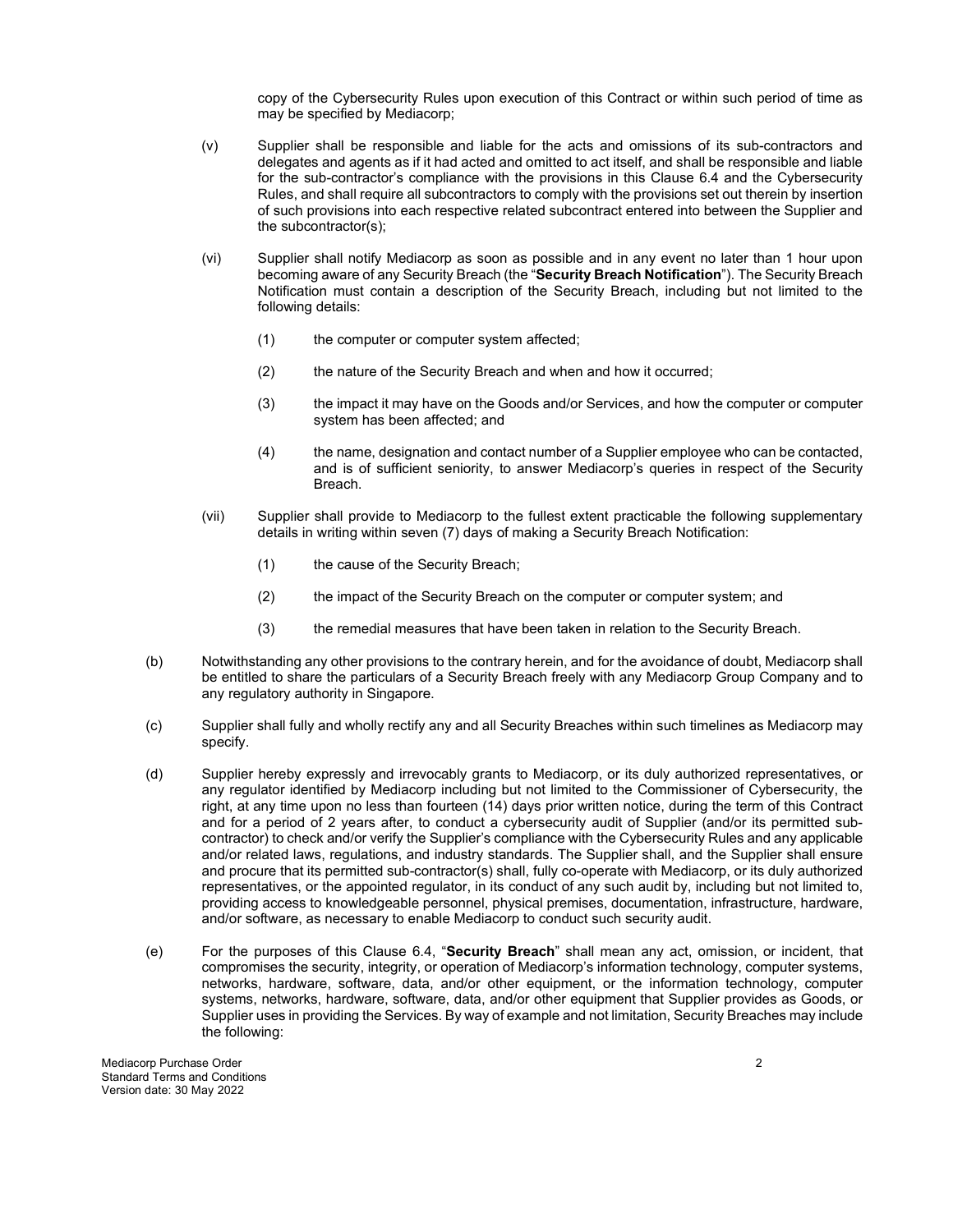- (i) any unauthorised access into Mediacorp's or Supplier's computer systems;
- (ii) the installation or execution of unauthorised software of a malicious nature on Mediacorp's or Supplier's computer systems;
- (iii) an unauthorised interception of any communications between Supplier and Mediacorp; or<br>(iv) a denial of service attack or other similar acts that adversely affect the availability or opera
- a denial of service attack or other similar acts that adversely affect the availability or operability of Mediacorp's or Supplier's computer systems.

## **7. Confidentiality**

- 7.1 Subject to Clause 7.2, the Supplier must not disclose to any third party any Information or use any Information for any purpose other than the Supplier's performance of its obligations under the Contract.
- 7.2 The Supplier is permitted to disclose Information:
	- (a) if the disclosure is to its personnel strictly for the purposes of, and only to the extent required for, the Supplier's performance of its obligations under the Contract, provided that the Supplier must ensure that those personnel do not disclose the Information to any third party or use the Information for any other purpose; or
	- (b) if the disclosure is ordered by a court of competent jurisdiction or a governmental/regulatory authority, provided that the Supplier gives Mediacorp prompt written notice of and an opportunity to contest the order, and provides such reasonable co-operation as Mediacorp requests.
- 7.3 The Supplier acknowledges and agrees that any unauthorised use or disclosure of Information could cause immediate and irreparable harm to Mediacorp and/or one or more of the Mediacorp Group Companies for which money damages may not constitute an adequate remedy. Accordingly, Mediacorp and the relevant Mediacorp Group Companies will be entitled to seek and to obtain injunctive relief without limiting or restricting their rights to seek and obtain other damages and reliefs available under the Contract and at law or in equity.

#### **8. Indemnification by Supplier**

Without prejudice to any rights and remedies available to Mediacorp under the Contract and at law or in equity, the Supplier hereby undertakes to indemnify and hold harmless Mediacorp against any and all actions, proceedings, claims, demands, damages, costs and expenses (including, without limitation, legal costs on a full indemnity basis and increased costs due to having to procure the Goods and/or the Services from other sources), of any nature whatsoever, and howsoever suffered or incurred by Mediacorp, arising from or in connection with any breach of the Contract by the Supplier (including, without limitation, any breach of the representations, warranties and undertakings and obligations in Clauses 5 and 6).

## **9. Termination**

- 9.1 The Contract will commence on the Effective Date and will continue in effect until the date that all the Goods and/or Services are completely supplied to Mediacorp's satisfaction and in accordance with Specifications and the rest of the Contract.
- 9.2 Mediacorp will be entitled to terminate the Contract immediately upon written notice to the Supplier, without incurring any liability or needing to make any compensation to the Supplier whatsoever:
	- (a) if the Supplier breaches any provision of Contract and fails to rectify the breach within seven days after written notice from Mediacorp requiring the Supplier to do so;
	- (b) if the Supplier ceases or announces its intention to cease to carry on its business; or
	- (c) if the Supplier:
		- (i) becomes insolvent or is unable to pay its debts as they fall due;<br>(ii) suspends or threatens to suspend making payments with respect
		- suspends or threatens to suspend making payments with respect to all or any class of its debts;

Mediacorp Purchase Order 2 Standard Terms and Conditions Version date: 30 May 2022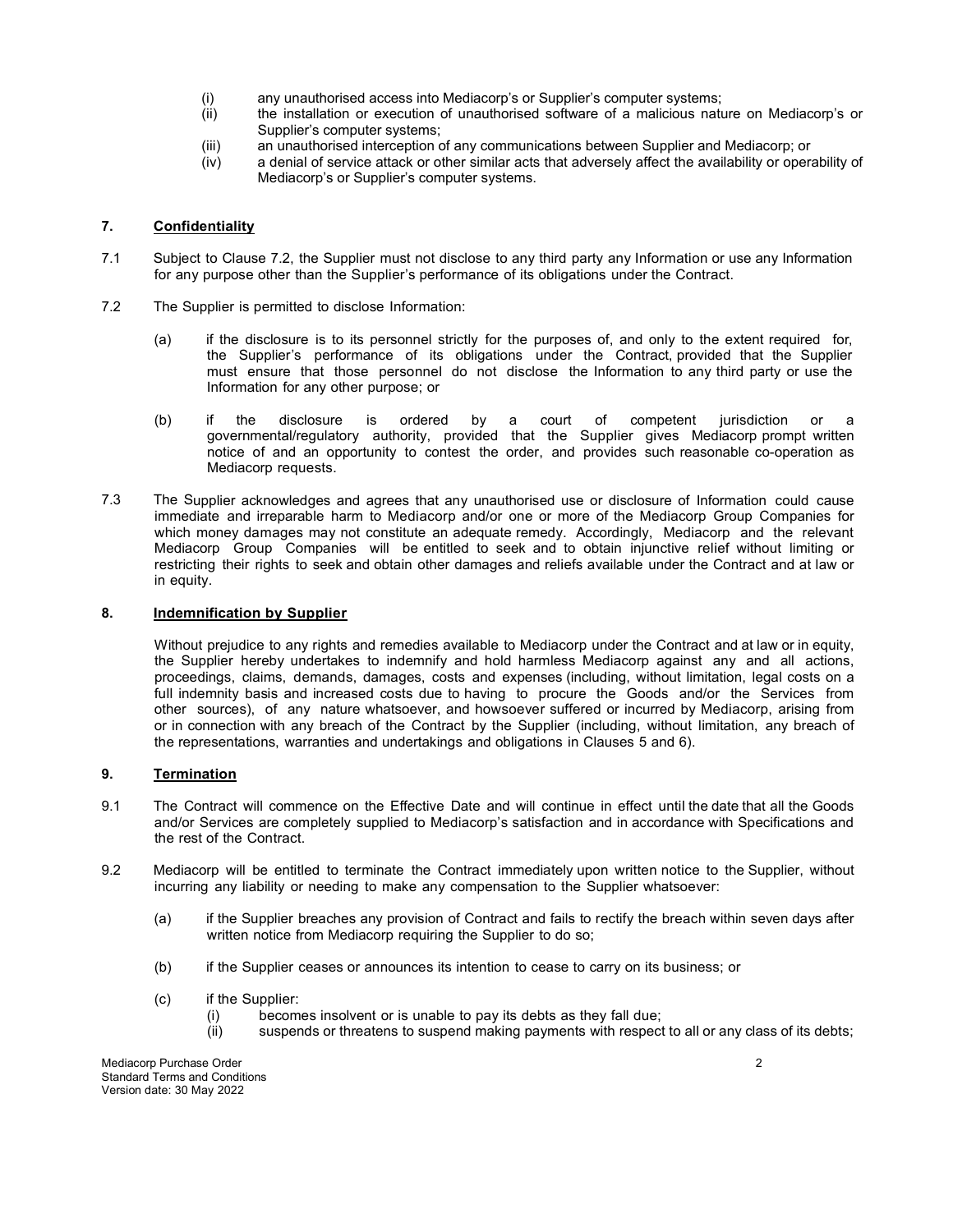- (iii) enters into any composition or arrangement with its creditors, or makes a general assignment for the benefit of its creditors;
- (iv) goes into liquidation or has an order made or a resolution passed for the winding up of the Supplier whether voluntarily or compulsorily (except for the purpose of a bona fide reconstruction or amalgamation); or
- (v) has a receiver or receiver and manager or judicial manager appointed over any part of its assets or undertaking.
- 9.3 Mediacorp will also be entitled to terminate the Contract at any time by at least 30 days' prior written notice to the Supplier, without incurring any liability or needing to make any compensation to the Supplier whatsoever.
- 9.4 Upon the expiry or termination of the Contract for any reason:
	- (a) the expiry or termination will be without prejudice to any rights and remedies accrued by Mediacorp in respect of any breach committed by the Supplier prior to the date of termination (including, without limitation, any breach giving rise to a right of termination);
	- (b) the Supplier will refund to Mediacorp, upon demand by Mediacorp, all monies paid by Mediacorp in advance (without interest) in respect of any Goods and/or Services not supplied to the satisfaction of Mediacorp and/or not in accordance with Specifications and/or the rest of the Contract;
	- (c) Mediacorp will remain entitled to all rights granted and assigned to Mediacorp under the Contract in respect of the Goods and/or Services already received by Mediacorp as at the date of expiry or termination; and
	- (d) the Supplier must continue to comply with all its obligations under the Contract which are not affected by expiry or termination.
- 9.5 Upon the termination or expiry of the Contract, the Supplier will procure the delivery and return to Mediacorp of all Information in the possession of, and/or provided by Mediacorp to, the Supplier and/or its personnel.
- 9.6 All provisions of the Contract which need to survive the termination or expiry of the Contract in order to give full effect to their meaning and intent, will remain in full force and effect even after the termination or expiry of the Contract (including, without limitation, Clauses 4 to 11 of these Terms and Conditions).

## **10. Exclusion of Liability**

- 10.1 As between the Parties, the Supplier is responsible for obtaining all insurance for itself and its personnel (including, without limitation, insurance against claims for personal injury and/or death, or property damage and/or loss). Mediacorp is not liable or responsible to the Supplier, its personnel or any other person for any personal injury or death, or property damage or loss, howsoever caused or suffered and whether or not sustained at or originating from Mediacorp's premises or resulting from or in connection with the performance of the obligations under the Contract.
- 10.2 Notwithstanding anything contained in the Contract, under no circumstances will Mediacorp or any other Mediacorp Group Company be liable in contract, tort (including, without limitation, negligence) or any other form of action, for any: (a) increased costs or expenses; (b) loss of profit, revenue, business, opportunity, contract, or anticipated savings; or (c) incidental, indirect, consequential, special, punitive and exemplary losses and damages); howsoever caused and whether or not Mediacorp has been advised of the possibility of the same.

#### **11. Miscellaneous**

11.1 The Contract is personal to the Supplier and the Supplier is not entitled to assign or transfer any of its rights or obligations under the Contract without the prior written consent of Mediacorp. Mediacorp is entitled to assign and/or transfer any or all of its rights and obligations under the Contract to any Mediacorp Group Company or third party without notifying the Supplier or requiring the Supplier's consent.

Mediacorp Purchase Order 2 Standard Terms and Conditions Version date: 30 May 2022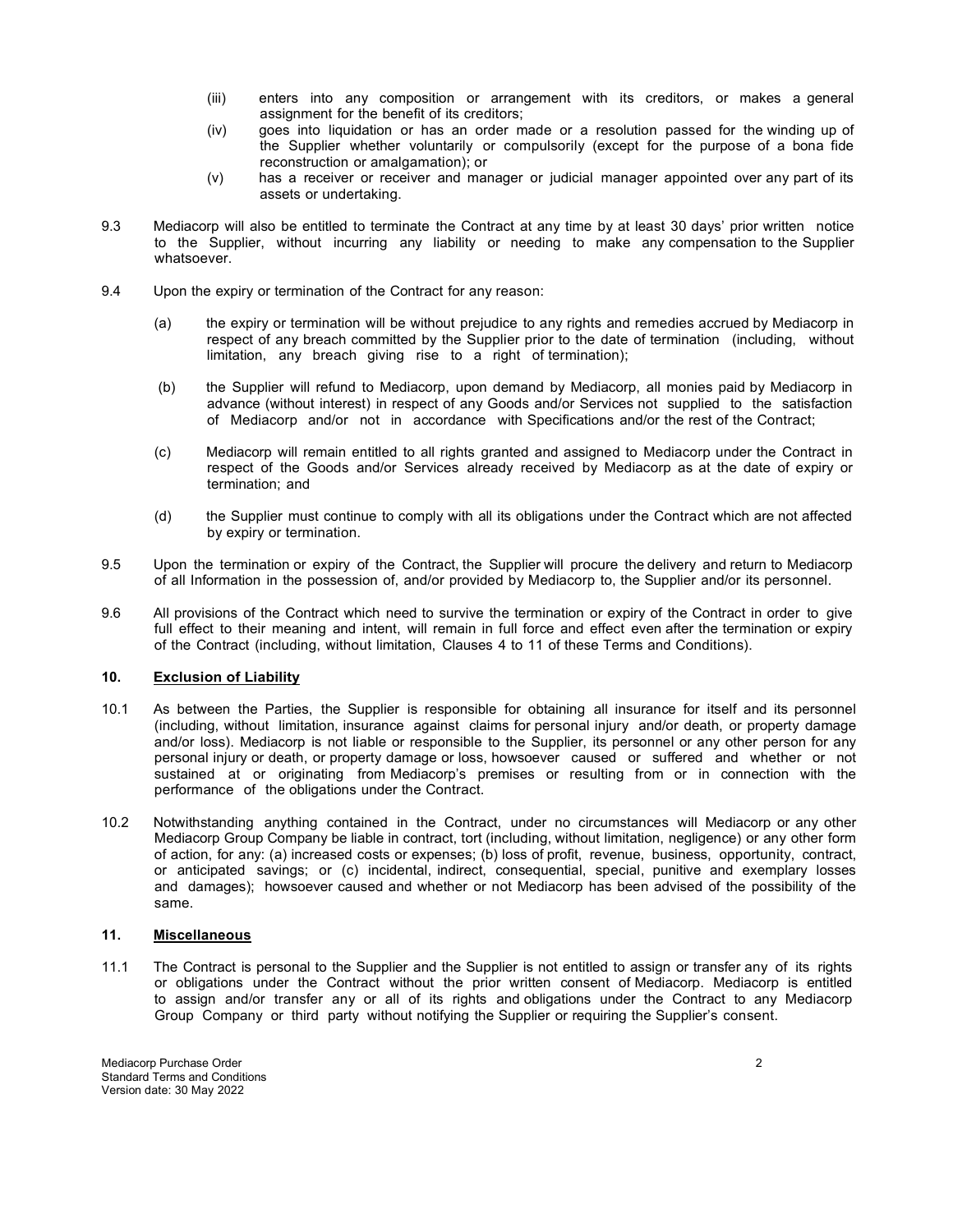- 11.2 A waiver by Mediacorp of any right, power, or remedy under the Contract will only be effective if given in writing by Mediacorp. An effective waiver by Mediacorp of its rights in respect of a failure by the Supplier to perform any provision of the Contract will not operate as a waiver in respect of any other failure, whether of a like or different character. Mediacorp will not be restrained from enforcing, or be deemed to have waived the right to enforce, any provision in the Contract against the Supplier as a result of any delay or neglect in enforcing that provision or any other provision.
- 11.3 Mediacorp's rights and remedies under the Contract are cumulative and are without prejudice and in addition to any rights and remedies Mediacorp may have at law or in equity; and no exercise by Mediacorp of any one right or remedy under the Contract, or at law or in equity, will (save to the extent, if any, provided expressly at law or in equity) hinder or prevent the exercise by Mediacorp of any other such right or remedy.
- 11.4 (a) All notices, demands, requests, consents, approvals and other communications ("**Notices**") required or permitted to be given hereunder, shall be in writing and in the English language, and shall be delivered by electronic mail or personally or sent by registered post, postage prepaid to the registered or business address of the Parties or such other address as each Party may notify the other in accordance with this Clause. In the case of Notices to Mediacorp however, Notices which are sent by electronic mail must also be contemporaneously delivered personally, or by registered post with the postage prepaid.
	- (b) Unless the contrary shall be proved, each Notice shall be deemed to have been given or made or delivered:
		- (i) if by registered post or delivery, upon acknowledgement of receipt;
		- (ii) if by electronic mail, upon successful transmission; or
		- (iii) if by electronic mail and also contemporaneously by registered post or delivery, upon either successful transmission of the electronic mail or acknowledgement of receipt of the registered post or personal delivery, whichever is earlier.
- 11.5 The Contract does not create any employer-employee, joint venture, partnership or agency relationship between the Parties. The Parties acknowledge and agree that they have entered into the Contract, and remain under the Contract, as independent contractors. Neither Party has any right to, and each Party agrees not to, incur any liability or enter into any commitment, contract or arrangement with any third party on the other Party's behalf, or pledge the credit of the other Party, or hold itself out as being entitled to do any of the foregoing.
- 11.6 The Contract sets out the entire complete and exclusive agreement and understanding between the Parties with respect to its subject matter as at the Effective Date, and supersedes all prior representations, arrangements, understandings and agreements between the Parties with respect to such subject matter.
- 11.7 If any provision of the Contract is held by a court of competent jurisdiction to be wholly or partially invalid or unenforceable, then that provision (or part) will be deemed severed from the Contract to the extent that it is invalid or unenforceable, and the validity and enforceability of the remainder of the Contract will not be affected.
- 11.8 Mediacorp will be entitled to amend, vary and supplement these Terms and Conditions, at any time and from time to time, by uploading the revised set of Terms and Conditions onto its website.
- 11.9 The Contract is governed by and is to be construed in accordance with the laws of Singapore. The Parties hereby submit to the non-exclusive jurisdiction of the Singapore courts in respect of all disputes, claims and matters arising out of or relating to the Contract.
- 11.10 A person or entity who is not a Mediacorp Group Company or the Supplier has no right under the Contracts (Rights of Third Parties) Act to enforce any of the provisions of the Contract.

## **12. Personal Data Protection**

12.1 If the Supplier deems it necessary to disclose to Mediacorp any information that constitutes personal data as defined under the Personal Data Protection Act 2012 ("**PDPA**") in order for the Supplier to perform its obligations under the Contract, the Supplier shall notify Mediacorp in writing and obtain Mediacorp's agreement before disclosing such personal data to Mediacorp. The Supplier undertakes and warrants that it will obtain all necessary consents for Mediacorp to collect, use, disclose and/or process such personal data for the purposes contemplated in the Contract.